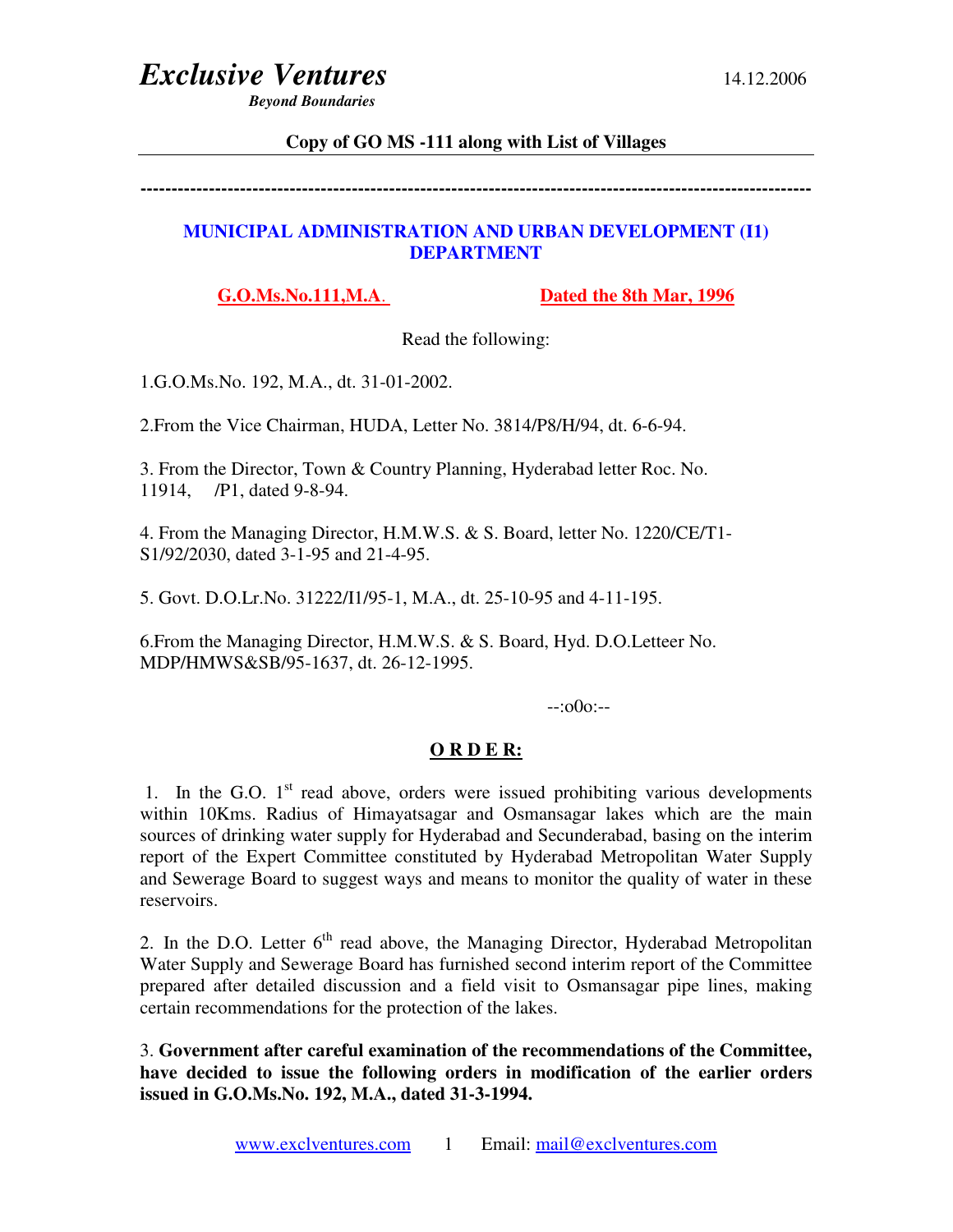*Beyond Boundaries* 

i) **To prohibit polluting industries, major hotels, residential colonies or other Establishments that generate pollution in the catchment of the lakes upto 10 K.mtrs. from full tank level of the lakes as per list in Annexure-I.**

**However, residential developments in residential use zone may be permitted. The following measures shall be taken to protect water following in to the lakes.** 

60% of the total area shall be kept as open space and roads in all layouts in the villages of catchment area. **The land use of about 90% of the area is classified as recreational**  and conservation use in the Master Plan. The Hyderabad Urban Development Authority should take action for the classification of this 90% of the area as agriculture, which is inclusive of horticulture and floriculture.

**To restrict the F.S.I. to 1:0.5 in the catchment area**. This measure will ensure that 90% of the area remains under agriculture as is the practice now and ensure protection of the lakes.

To monitor periodically the level of different pesticides, fertilizer residues carried into the lakes. The Hyderabad Metropolitan Water Supply and Sewerage Board shall conduct such studies through J.N.T.U/Central University or any other reputed agency and regular intervals and review the results once in 6 months.

To **prohibit polluting industries within 10 kilometres**. radius (i.e. both on upstream and down stream side of the lakes) to prevent acidification of lakes due to air pollution.

These shall be total prohibition of location of industries in the prohibited zone.

Andhra Pradesh Pollution Control Board shall make further study of the existing industries in the upstream and down stream of the lakes and take action under their Act.

For the protection of raw water channel from Osmansagar to Asifnagar no layout or building permission should be granted by Municipal Corporation of Hyderabad/Hyderabad Urban Development Authority/Director of Town & Country Planning up to a maximum of 100 ft. from the conduit site boundary. While approving layouts plan the conduit, a minimum of 9 mtrs. Wide road plus green belt to a maximum width of 100 ft. should be insisted to act as buffer on either side of conduit and the green belt shall be accounted as part of mandatory open space to be left the layout. Drainage pipe lines must be laid parallel to the conduit and no sewerage/sullage water discharges shall be allowed from the layouts towards the conduct.

Orders issued in G.O.Ms.No. 50, M.A., dated 18-1-1989 shall be effectively implemented by concerned Departments i.e., (1) Zilla Parishads, Ranga Reddy, Mahaboobnagar and Medak Districts (2) Panchayat Raj Department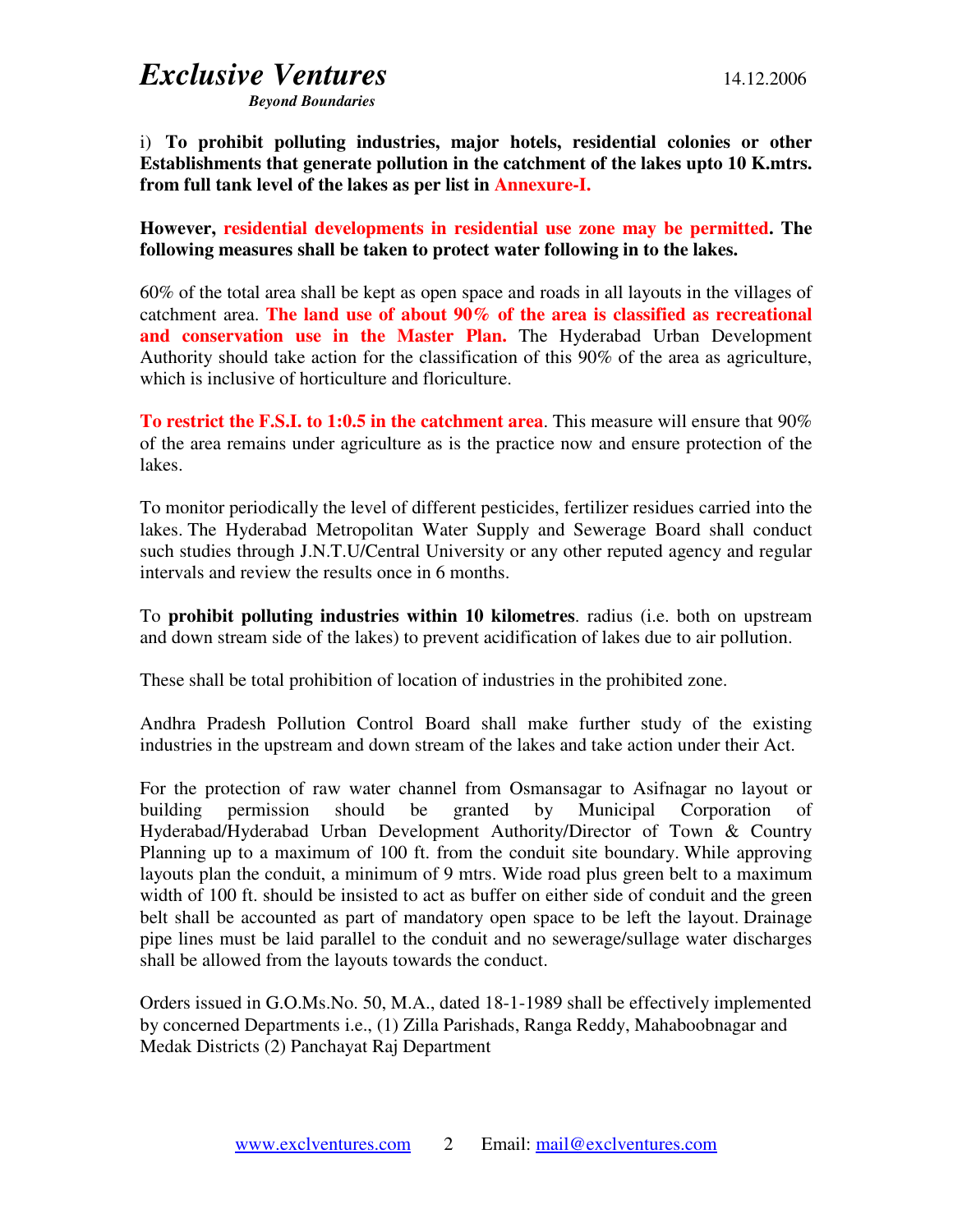*Beyond Boundaries* 

(3) Irrigation Department (4) Social Welfare Department are directed not to takeup any building works/check dams/lift irrigation works/storage reservoirs across vagus flowing in the catchment areas.

#### ( BY ORDER AND IN THE NAME OF THE GOVERNOR OF ANDHRA PRADESH )

#### C.ARJUNA RAO,

Principal Secretary to Government.

To

The Managing Director, Hyd.

Metro Water Supply & Swerage Board, Hyd.

The A.P. Pollution Control Board, Hyd.

The Vice-Chairman, Hyd. Urban Development Authority, Secunderabad.

The Director of Town & Country Planning, A.P., Hyderabad.

The Panchayati Raj & Rural Dev. Department.

The Industries & Commerce Department.

The Energy Science and Technology Department.

The Collector, Mahaboobnagar/Ranga Reddy/Medak/Hyderabad Dists.

Copy to Secretary to C.M.

Copy to P.S. to M(MA)/C.S.,

Copy to A/W Sections, M.A. & U.D. Dept.

// True Copy //

#### **ANNEXURE – I**

www.exclventures.com 3 Email: mail@exclventures.com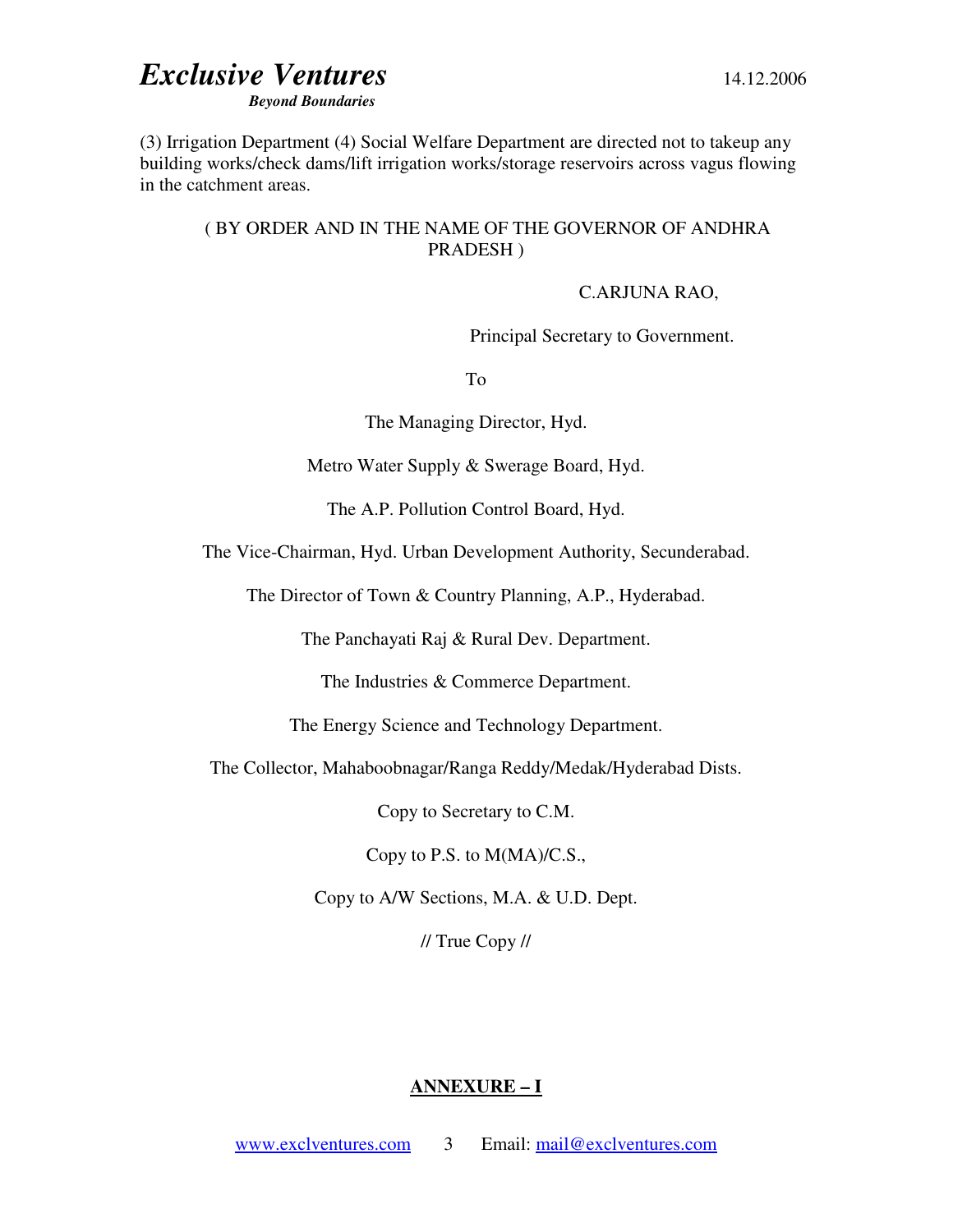*Beyond Boundaries* 

#### **VILLAGES FALLING WITHIN 10 KMs. CATCHMENT AREA OF OSMANSAGAR AND HIMAYATSAGAR**

| //Naveen        |                                  |                    |                    |  |  |  |
|-----------------|----------------------------------|--------------------|--------------------|--|--|--|
| Sl. No.         | Name of the Village.             | Sl. In the Mandal. | Name of the Mandal |  |  |  |
| (1)             | (2)                              | (3)                | (4)                |  |  |  |
| $\vert$ 1       | Aziznagar.                       | 8                  | Moinabad           |  |  |  |
| $ 2\rangle$     | yenkatpally.                     | 9                  | Moinabad           |  |  |  |
| $\vert 3 \vert$ | Mumtazguda.                      | 10                 | Moinabad           |  |  |  |
| $\vert 4 \vert$ | Sajjanpalli.                     | 13                 | Moinabad           |  |  |  |
| $\overline{5}$  | Surgangal.                       | 19                 | Moinabad           |  |  |  |
| 6               | Nagesh Nagar.                    | 20                 | Moinabad           |  |  |  |
| 7               | KBangallaGuda.                   | $\overline{2}$     | Moinabad           |  |  |  |
| $\sqrt{8}$      | NagiReddyGuda.                   | 22                 | Moinabad           |  |  |  |
| $\overline{9}$  | Bakaramjagir.                    | 23                 | Moinabad           |  |  |  |
| 10              | Amdapur.                         | 24                 | Moinabad           |  |  |  |
| 11              | Dargatdurla.                     | 25                 | Moinabad           |  |  |  |
| 12              | Venkatpuram.                     | 26                 | Moinabad           |  |  |  |
| 13              | $\overline{\mathrm{Malkaram}}$ . | 3                  | Shamshabad         |  |  |  |
| 14              | Kolabavatideddi.                 | $\overline{4}$     | Shamshabad         |  |  |  |
| 15              | Sultanpalli.                     | 5                  | Shamshabad         |  |  |  |
| 16              | Kacharam.                        | 6                  | Shamshabad         |  |  |  |
| 17              | Rayangudda.                      | 7                  | Shamshabad         |  |  |  |
| 18              | Chodergudda.                     | 10                 | Shamshabad         |  |  |  |
| 19              | Narkhudda.                       | 11                 | Shamshabad         |  |  |  |
| 20              | Amepalli.                        | 12                 | Shamshabad         |  |  |  |
| 21              | Marrigudda.                      | 13                 | Shamshabad         |  |  |  |
| 22              | Kotwalgudda.                     | 14                 | Shamshabad         |  |  |  |
| 23              | Shamshabad.                      | 20                 | Shamshabad         |  |  |  |
| 24              | Kishanguda.                      | 21                 | Shamshabad         |  |  |  |
| 25              | Ottapalli                        | 22                 | Shamshabad         |  |  |  |
| $\overline{26}$ | Tondapalli.                      | 23                 | Shamshabad         |  |  |  |
| 28              | Talkatta.                        | 14/2               | Moinabad           |  |  |  |
| 29              | Etharapally.                     | 15                 | Moinabad           |  |  |  |
| 30              | Nakanpally.                      | 16                 | Moinabad           |  |  |  |
| 31              | Ketireddipally.                  | 17                 | Moinabad           |  |  |  |
| 32              | Kenkamadi.                       | 18                 | Moinabad           |  |  |  |
| 33              | Ramangipur.                      | 1                  | Shamshabad         |  |  |  |
| 34              | Kavtriguda.                      | $\overline{2}$     | Shamshabad         |  |  |  |
| 35              | Nangipur.                        | $\overline{8}$     | Shamshabad         |  |  |  |
| 36              | Jukal.                           | $ 9\rangle$        | Shamshabad         |  |  |  |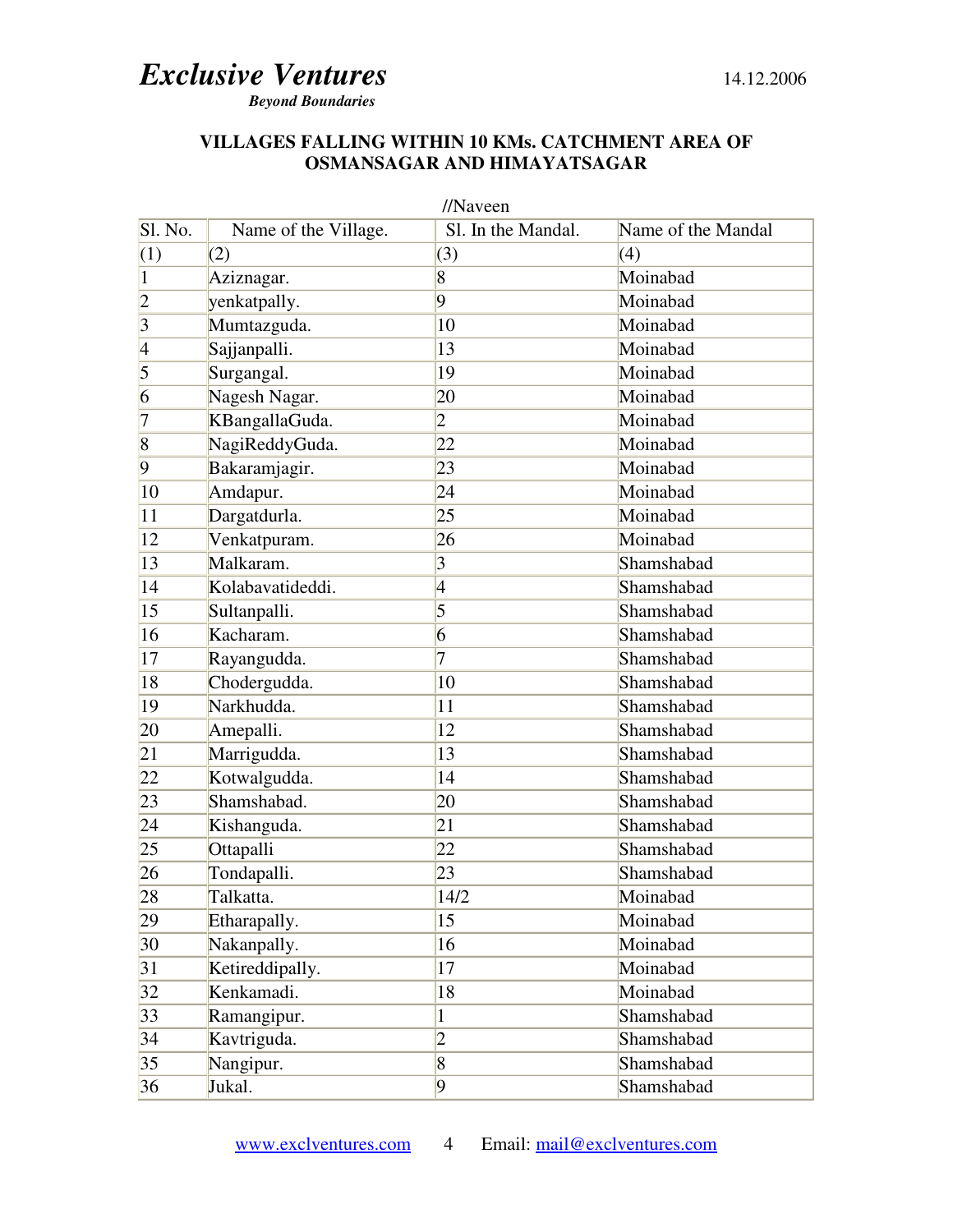*Beyond Boundaries* 

| 37              | Gandigudda.        | 24             | Shamshabad     |
|-----------------|--------------------|----------------|----------------|
| 38              | Peddashaopur.      | 26             | Shamshabad     |
| 39              | Madenpally.        | 27             | Shamshabad     |
| 40              | Palmakula.         | 28             | Shamshabad     |
| 41              | Gangiraiguda.      | 31             | Shamshabad     |
| 42              | Cherlaguda.        | 32             | Shamshabad     |
| 43              | Hamidullanagar.    | 33             | Shamshabad     |
| 44              | Posettiguda.       | 34             | Shamshabad     |
| 45              | Gowlanallykand.    | 35             | Shamshabad     |
| 46              | Rashiguda.         | 36             | Shamshabad     |
| 47              | Syedguda.          | 37             | Shamshabad     |
| 48              | Gollapallikalan.   | 38             | Shamshabad     |
| 49              | Bahadurguda.       | 39             | Shamshabad     |
| 50              | Golcondakhur.      | 40             | Shamshabad     |
| 51              | Shankerpur.        | 41             | Shamshabad     |
| $\overline{52}$ | Sangiguda.         | 42             | Shamshabad     |
| 53              | Golcondakalan.     | 43             | Shamshabad     |
| 54              | Solipet.           | 8              | Shabad         |
| 55              | Maddur.            | 9              | Shabad         |
| 56              | Gudur.             | 5              | Kothur         |
| 57              | Himayat Nagar.     | 7              | Moinabad       |
| 58              | Chilkoor.          | 6              | Moinabad       |
| 59              | Chandanagar.       | 5              | Moinabad       |
| 60              | Medipally.         | 1              | Moinabad       |
| 61              | Chinna Mangalaram. | $\overline{c}$ | Moinabad       |
| 62              | Mothukupally.      | 3              | Moinabad       |
| 63              | ReddyPally.        | $\overline{4}$ | Moinabad       |
| 64              | Pedda Mangalaram.  | 11             | Moinabad       |
| 65              | Khanapur.          | $\overline{2}$ | Rajaendranagar |
| 66              | Gunugurthy.        | 3              | Rajaendranagar |
| 67              | Vatti Nagulapally. | 1              | Rajaendranagar |
| 68              | Janwada.           | 9              | Shankarpally   |
| 69              | Dhatampally.       | 8              | Shamshabad     |
| 70              | Maharajpet.        | 10             | Shamshabad     |
| 71              | Gopularam.         | 11             | Shamshabad     |
| 72              | Poddutur.          | 12             | Shamasdhabad   |
| 73              | Chinna Shapur.     | 12             | Moinabad       |
| 74              | Tolkatta.          | 14             | Moinabad       |
| 75              | Yenkapally.        | 12             | Chevella       |
| 76              | Yerlapally.        | 13             | Chevella       |
| 77              | Kameta.            | 14             | Chevella       |